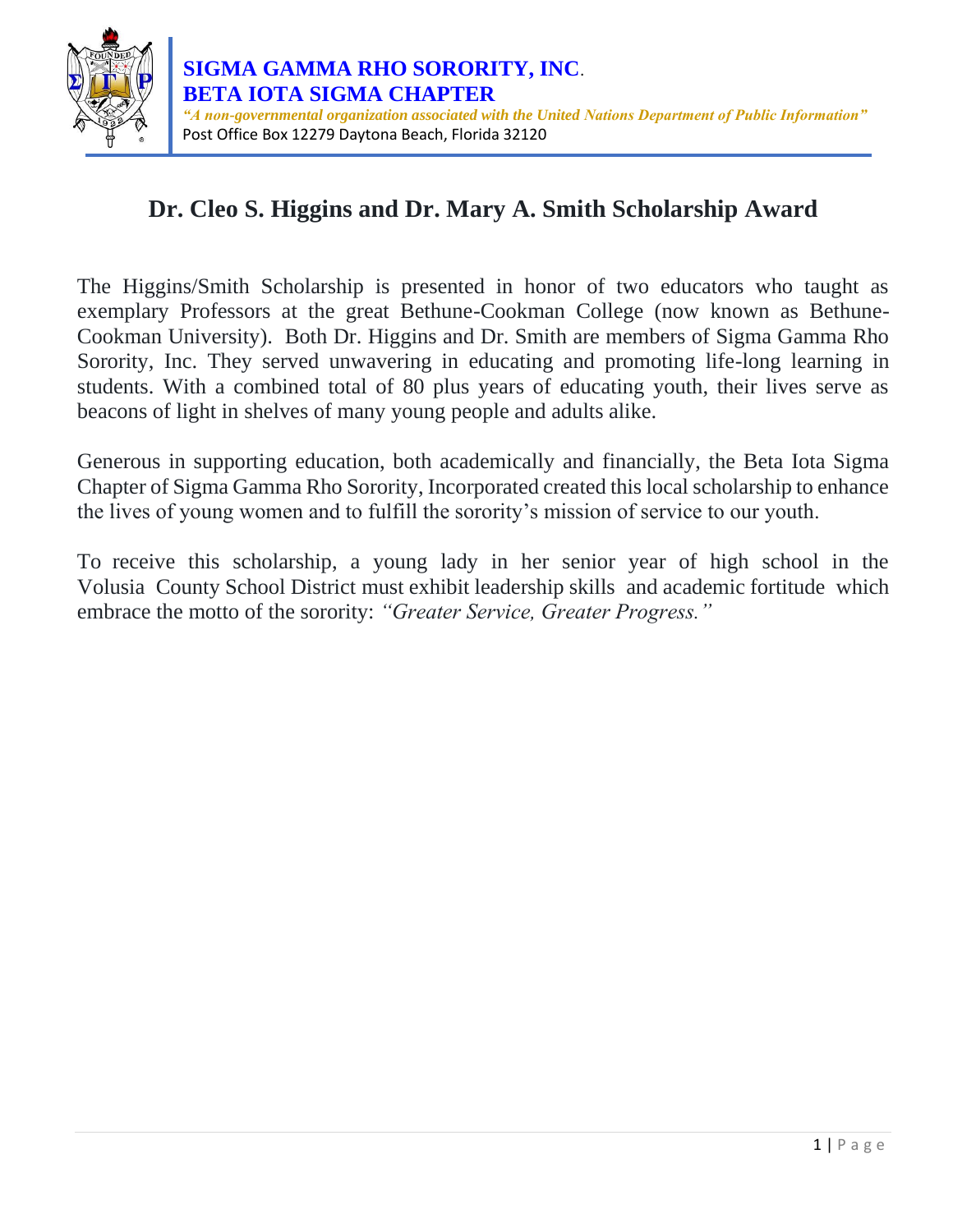

 *"A non-governmental organization associated with the United Nations Department of Public Information"* Post Office Box 12279 Daytona Beach, Florida 32120

# **Dr. Cleo S. Higgins and Dr. Mary A. Smith Scholarship Award**

Presented by: The Beta Iota Sigma Chapter of Sigma Gamma Rho Sorority, Inc. **Deadline to Submit Application: May 13, 2022**

| Last Name                                                  |                                                                                                                                                                                                                                                                                                                                                                                                                       | First Name |                 | MI        |
|------------------------------------------------------------|-----------------------------------------------------------------------------------------------------------------------------------------------------------------------------------------------------------------------------------------------------------------------------------------------------------------------------------------------------------------------------------------------------------------------|------------|-----------------|-----------|
|                                                            |                                                                                                                                                                                                                                                                                                                                                                                                                       |            |                 |           |
|                                                            | <b>Street Name and Number</b>                                                                                                                                                                                                                                                                                                                                                                                         |            |                 |           |
| City,                                                      | <b>State</b>                                                                                                                                                                                                                                                                                                                                                                                                          |            | <b>ZIP</b> Code |           |
|                                                            |                                                                                                                                                                                                                                                                                                                                                                                                                       |            |                 |           |
|                                                            | Date of Birth: $\frac{1}{\sqrt{1-\frac{1}{\sqrt{1-\frac{1}{\sqrt{1-\frac{1}{\sqrt{1-\frac{1}{\sqrt{1-\frac{1}{\sqrt{1-\frac{1}{\sqrt{1-\frac{1}{\sqrt{1-\frac{1}{\sqrt{1-\frac{1}{\sqrt{1-\frac{1}{\sqrt{1-\frac{1}{\sqrt{1-\frac{1}{\sqrt{1-\frac{1}{\sqrt{1-\frac{1}{\sqrt{1-\frac{1}{\sqrt{1-\frac{1}{\sqrt{1-\frac{1}{\sqrt{1-\frac{1}{\sqrt{1-\frac{1}{\sqrt{1-\frac{1}{\sqrt{1-\frac{1}{\sqrt{1-\frac{1}{\sqrt$ |            | Female          |           |
|                                                            |                                                                                                                                                                                                                                                                                                                                                                                                                       |            |                 |           |
|                                                            | Name of relatives who were members of Signa Gamma Rho Sorority, Inc.                                                                                                                                                                                                                                                                                                                                                  |            |                 |           |
|                                                            |                                                                                                                                                                                                                                                                                                                                                                                                                       |            |                 |           |
|                                                            |                                                                                                                                                                                                                                                                                                                                                                                                                       |            |                 |           |
|                                                            |                                                                                                                                                                                                                                                                                                                                                                                                                       |            |                 |           |
|                                                            |                                                                                                                                                                                                                                                                                                                                                                                                                       |            |                 |           |
|                                                            |                                                                                                                                                                                                                                                                                                                                                                                                                       |            |                 |           |
|                                                            |                                                                                                                                                                                                                                                                                                                                                                                                                       |            |                 |           |
| Major Undecided                                            | Have you been accepted into Bethune-Cookman University: Yes                                                                                                                                                                                                                                                                                                                                                           |            |                 | $\rm{No}$ |
| <b>Educational Information:</b><br>Schools I have attended |                                                                                                                                                                                                                                                                                                                                                                                                                       |            |                 |           |
|                                                            |                                                                                                                                                                                                                                                                                                                                                                                                                       |            |                 |           |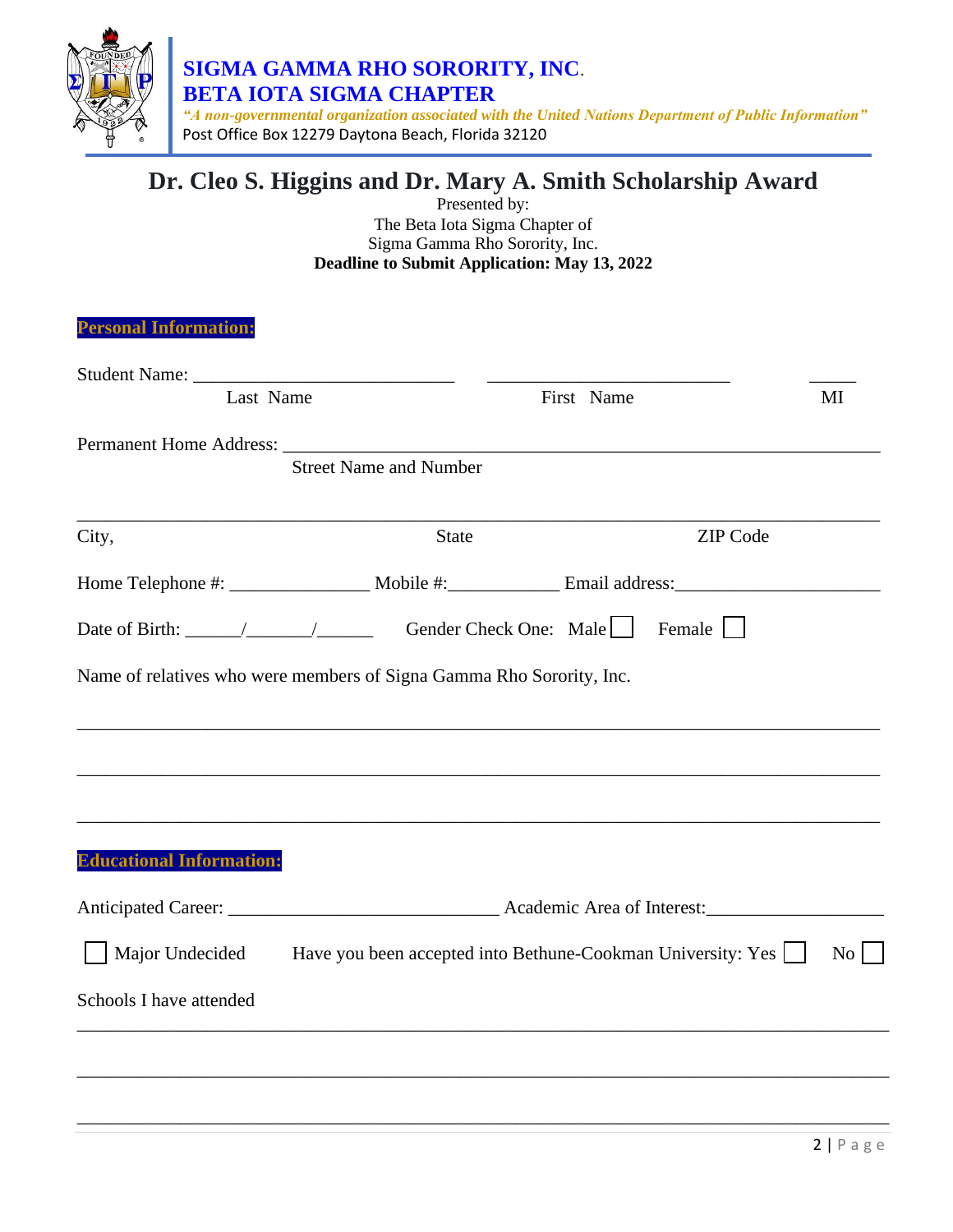

# **SIGMA GAMMA RHO SORORITY, INC**.  **BETA IOTA SIGMA CHAPTER**

 *"A non-governmental organization associated with the United Nations Department of Public Information"* Post Office Box 12279 Daytona Beach, Florida 32120

### **Profile Information:**

Academic Honors: Please briefly describe any scholarships, honors, achievements or distinctions you have received:

\_\_\_\_\_\_\_\_\_\_\_\_\_\_\_\_\_\_\_\_\_\_\_\_\_\_\_\_\_\_\_\_\_\_\_\_\_\_\_\_\_\_\_\_\_\_\_\_\_\_\_\_\_\_\_\_\_\_\_\_\_\_\_\_\_\_\_\_\_\_\_\_\_\_\_\_\_\_\_\_\_\_\_\_\_\_\_

\_\_\_\_\_\_\_\_\_\_\_\_\_\_\_\_\_\_\_\_\_\_\_\_\_\_\_\_\_\_\_\_\_\_\_\_\_\_\_\_\_\_\_\_\_\_\_\_\_\_\_\_\_\_\_\_\_\_\_\_\_\_\_\_\_\_\_\_\_\_\_\_\_\_\_\_\_\_\_\_\_\_\_\_\_\_\_

\_\_\_\_\_\_\_\_\_\_\_\_\_\_\_\_\_\_\_\_\_\_\_\_\_\_\_\_\_\_\_\_\_\_\_\_\_\_\_\_\_\_\_\_\_\_\_\_\_\_\_\_\_\_\_\_\_\_\_\_\_\_\_\_\_\_\_\_\_\_\_\_\_\_\_\_\_\_\_\_\_\_\_\_\_\_\_

\_\_\_\_\_\_\_\_\_\_\_\_\_\_\_\_\_\_\_\_\_\_\_\_\_\_\_\_\_\_\_\_\_\_\_\_\_\_\_\_\_\_\_\_\_\_\_\_\_\_\_\_\_\_\_\_\_\_\_\_\_\_\_\_\_\_\_\_\_\_\_\_\_\_\_\_\_\_\_\_\_\_\_\_\_\_\_

\_\_\_\_\_\_\_\_\_\_\_\_\_\_\_\_\_\_\_\_\_\_\_\_\_\_\_\_\_\_\_\_\_\_\_\_\_\_\_\_\_\_\_\_\_\_\_\_\_\_\_\_\_\_\_\_\_\_\_\_\_\_\_\_\_\_\_\_\_\_\_\_\_\_\_\_\_\_\_\_\_\_\_\_\_\_\_

# **Academic Information:**

Current High School GPA: \_\_\_\_\_\_\_\_\_\_\_\_\_\_\_

Current Classes Enrolled: \_\_\_\_\_\_\_\_\_\_\_\_\_\_\_\_\_\_\_\_\_\_\_\_\_\_\_\_\_\_\_\_\_\_\_\_\_\_\_\_\_\_\_\_\_\_\_\_\_\_\_\_\_\_\_\_\_\_\_\_\_\_\_\_\_

## **Testing Information:**

| <b>Test Name</b> | <b>Date Taken</b>      | <b>Score</b> | <b>Guidance Counselor</b><br><b>Signature</b> |
|------------------|------------------------|--------------|-----------------------------------------------|
| FSA Reading      | $9th$ and $10th$ Grade |              |                                               |
| FSA Math         | $9th$ and $10th$ Grade |              |                                               |
| FSA Writing      | $10th$ Grade           |              |                                               |
| <b>ACT</b>       |                        |              |                                               |
| <b>SAT</b>       |                        |              |                                               |